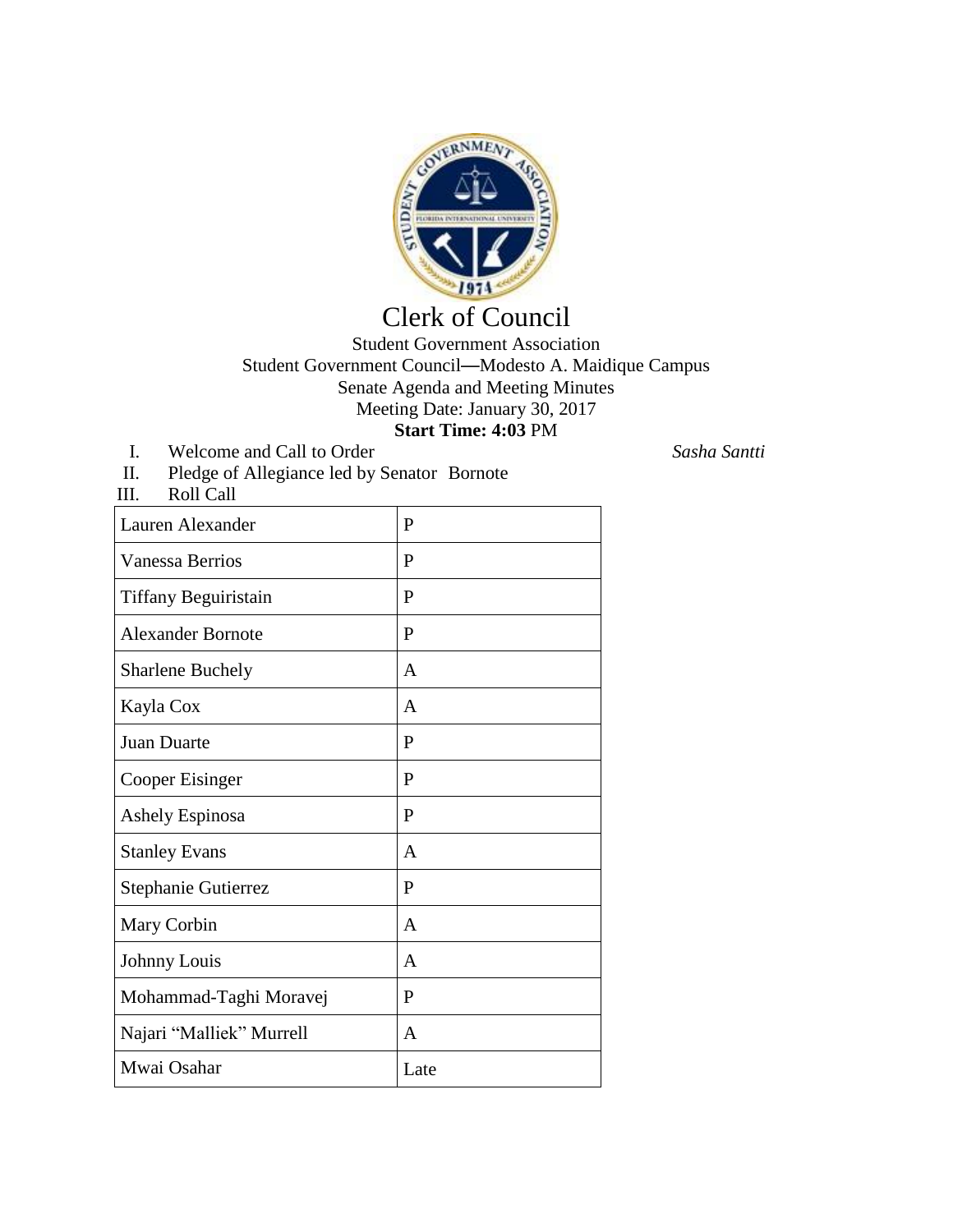| Johnathan Padilla   | P    |
|---------------------|------|
| Jesus Pernia        | A    |
| <b>Monica Reyes</b> | P    |
| Gilbert Rodriguez   | A    |
| Simran Sakraney     | P    |
| Rocio Taveras       | P    |
| Martin Villamizar   | Late |
| Anjali Tripathi     | P    |

Old Business

- Approval of previous minutes
	- o Senator Sakraney moves to approve last weeks minutes, Senator Bornote seconds, and motion passes

New Business:

- Confirmation of SGA Deputy Elections Commissioner
	- o Javier Martinez
	- o Senator moves to extend question for two minutes, Senator Eisinger seconds, motion passes.
	- o Senator Espinosa moves to vote by acclamation, Senator Sakraney seconds.
		- Unanimous
		- **Javier will be the Deputy Elections Commissioner**
- Confirmation of SGA Elections Board Member
	- o Alejandra Diaz
	- o Senator Duarte moves to extend questions by one minute, Senator Reyes seconds, motion passes
	- o Senator Padilla moves to vote by acclamation, Senator Reyes seconds, motion fails
	- o Move to vote by roll call

| Lauren Alexander         | Abstain |
|--------------------------|---------|
| Vanessa Berrios          |         |
| Tiffany Beguiristain     |         |
| <b>Alexander Bornote</b> |         |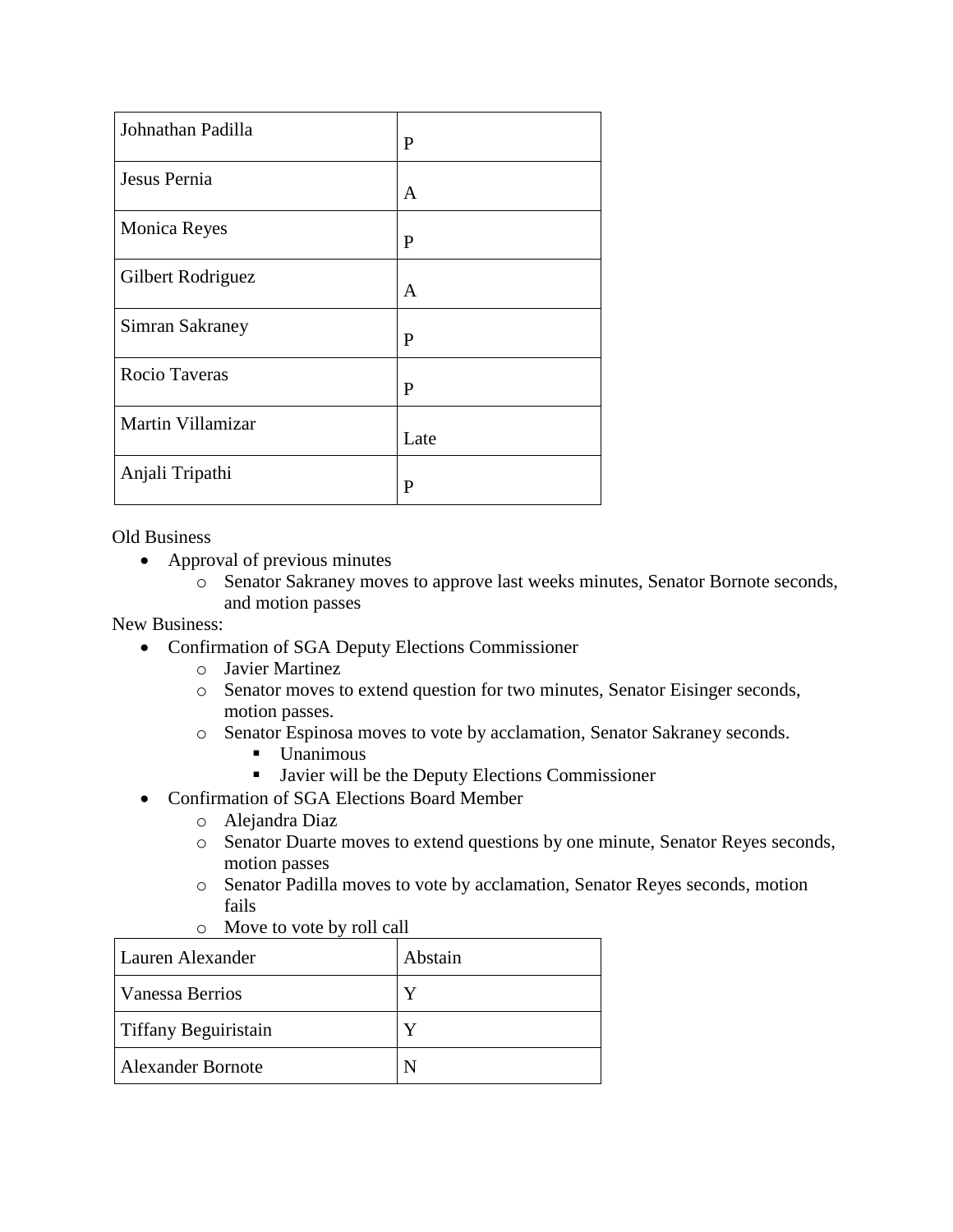| <b>Sharlene Buchely</b>  | Absent      |
|--------------------------|-------------|
| Kayla Cox                | Absent      |
| Juan Duarte              | Abstain     |
| Cooper Eisinger          | $\mathbf N$ |
| <b>Ashely Espinosa</b>   | Abstain     |
| <b>Stanley Evans</b>     | Absent      |
| Stephanie Gutierrez      | N           |
| Mary Corbin              | Absent      |
| Johnny Louis             | Absent      |
| Mohammad-Taghi Moravej   | Y           |
| Najari "Malliek" Murrell | Absent      |
| Mwai Osahar              | Y           |
| Johnathan Padilla        | $\mathbf N$ |
| Jesus Pernia             | Absent      |
| <b>Monica Reyes</b>      | Y           |
| Gilbert Rodriguez        | Abstain     |
| <b>Simran Sakraney</b>   | Y           |
| Rocio Taveras            | $\mathbf N$ |
| Martin Villamizar        | Absent      |
| Anjali Tripathi          | Y           |

- o Abstain: 4
- o Yay:7
- o Nay: 5
	- Alejandra Diaz will be an Elections Board Member
- Stephanie Gutierrez
	- o Open position for graduate senator for the finance committee.
	- o Senator Gutierrez nominates Anjali, Senator Buchely seconds.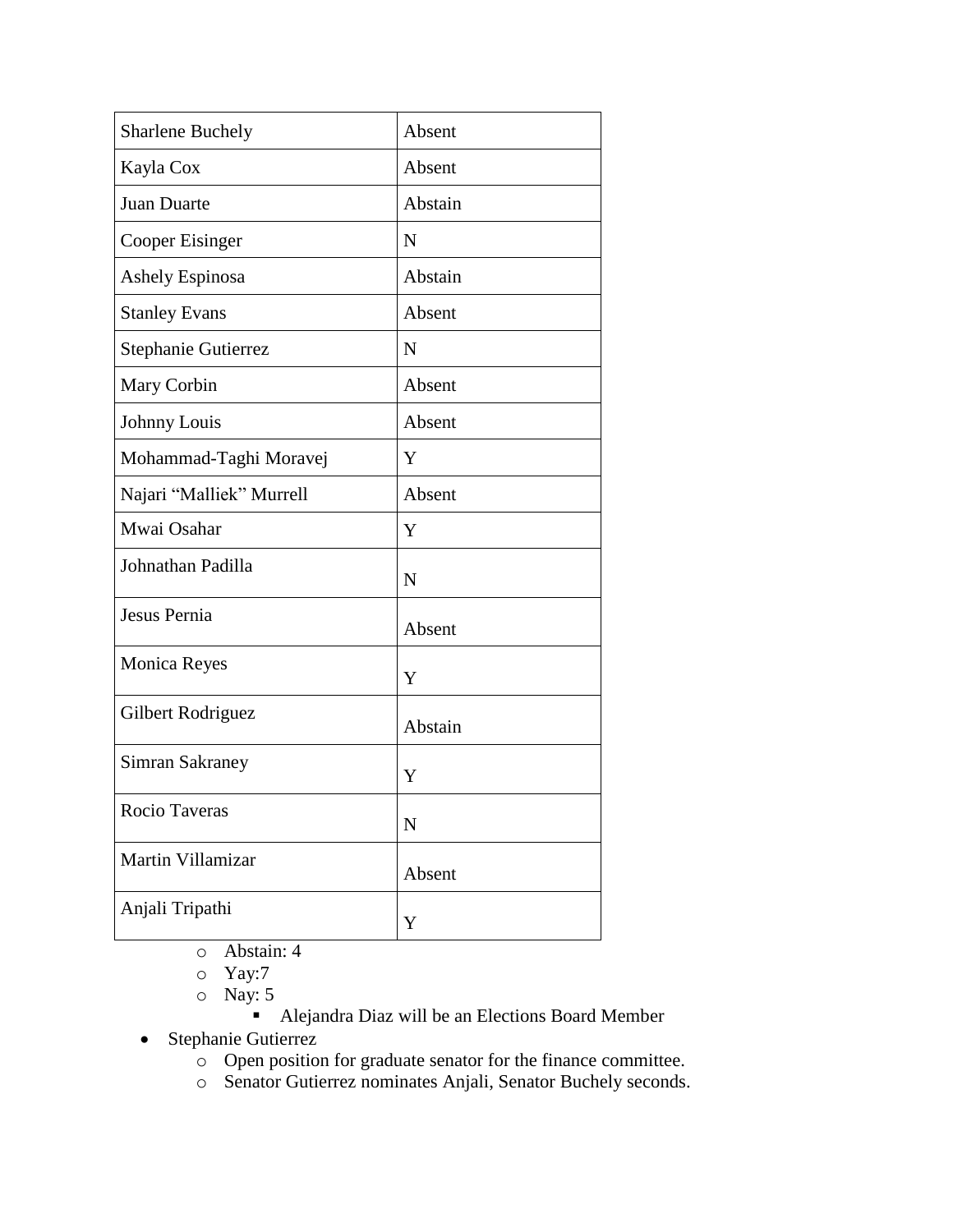- o Senator Bornote moves to vote by acclamation, Senator Eisinger seconds, motion pass
- o Unanimous, Anjali will be graduate senator for the finance committee

Announcements:

- Speaker
	- o Survey Reminders
	- o Updates on Tabling Event
	- o One on Ones
		- Sending out a doodle so we can have a day set where everyone can attend
	- o Joint Session
		- $\blacksquare$  Probably happen within the next two weeks
		- $\blacksquare$  Topics to discuss
			- Master calendar
			- Events that both and senate and cabinet are working on
	- o Graduate Student Updates ( Time yielded to Senator Beguiristain)
		- Updates on the funding for Graduate Students
		- Requesting more funds from SGA
			- Appreciation day for graduate students
				- Need more funding for this event
		- Medical school is opening up an event for undergraduate students
			- Show how there is multiple ways to get into medical school
				- "Roads to Medicine"
					- $\circ$  March  $8^{\text{th}}$ , 4- pm, GC 243
- Speaker Pro-Temp
	- o Absent
- Vice-President
	- o Senate/Cabinet Vacancies Update
		- Senate applications will close tomorrow at 5 pm
		- Cabinet applications are now live
			- Deputy Chief of Staff
			- Marketing Coordinator
	- o Working on a couple of projects
	- $\circ$  Cafecito with SGA Tomorrow, January 31<sup>st</sup> from 12-2pm
	- $\circ$  February 14<sup>th</sup>, Collaboration with the Alumni Association at the kissing bridge
		- $11am 2 pm$
- Comptroller
	- o Uwide Hearings
		- February 1st  $(9 \text{ am} 5 \text{ pm}, \text{GC } 325)$
	- o MMC specific Hearing
		- February 14 (9 am  $-5$  pm, gc 325)
	- o Deliberations Uwide
		- February  $22<sup>nd</sup>$  (9am- 5 pm, gc 325)
	- o Deliberation MMC Specific
		- March  $2<sup>nd</sup>$  ( 9 am- 5pm, gc 325)